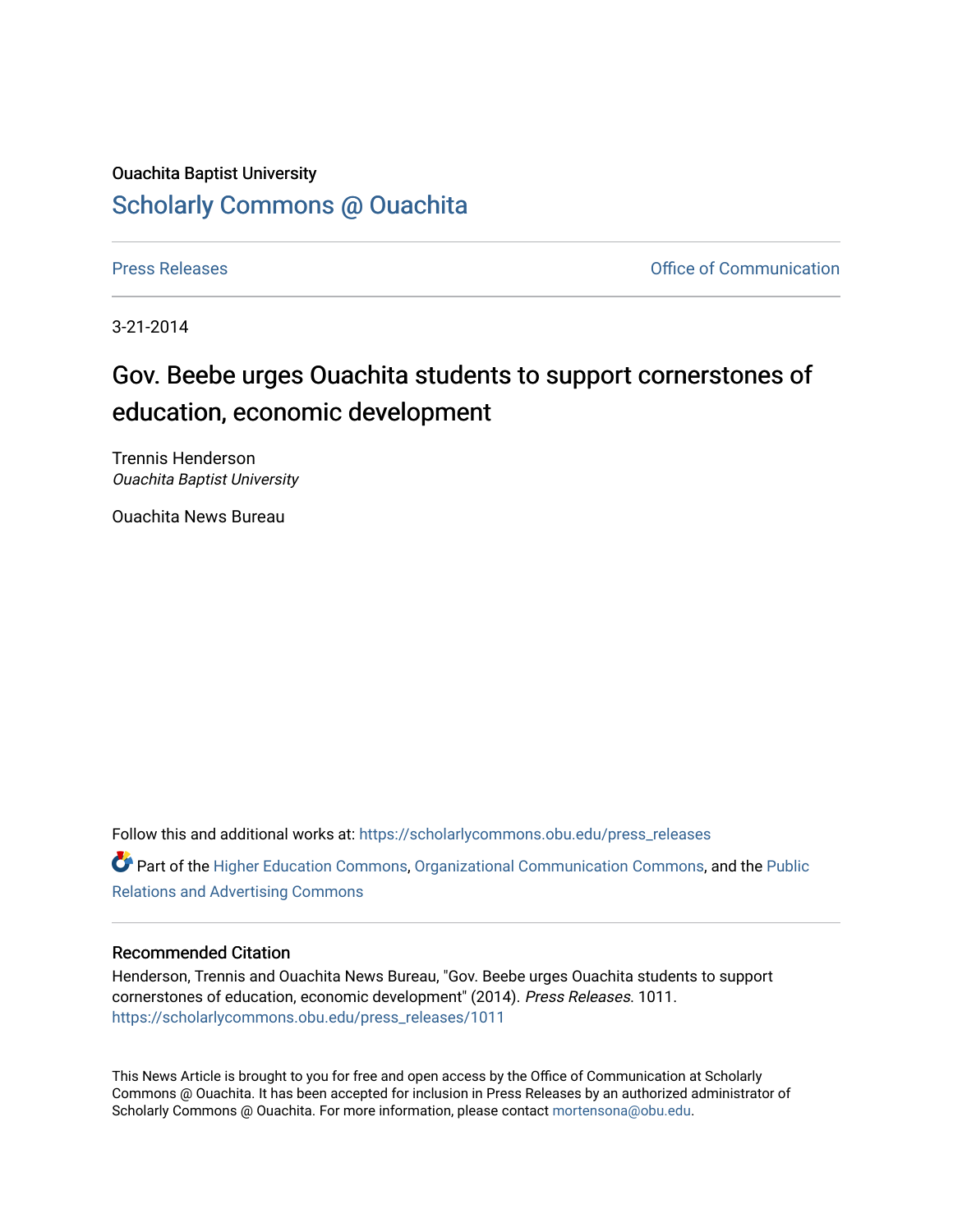

**Gov. Beebe urges Ouachita students to support cornerstones of education, economic development**



*By Trennis Henderson, Vice President for Communications*

March 21, 2014

For more information, contact OBU's news bureau at [newsbureau@obu.edu](mailto:newsbureau@obu.edu) or (870) 245-5208.

ARKADELPHIA, Ark. -- Declaring that education and economic development are "the two cornerstones of how you build quality of life for your people and how you build the state," Arkansas Gov. Mike Beebe delivered the keynote address at Ouachita Baptist University's annual Business Administration Day luncheon March 19.

The luncheon, hosted by Ouachita's Frank D. Hickingbotham School of Business, honors business school students as well as the school's advisory board members who represent leading businesses and industries throughout the state.

"Business Administration Day has become a meaningful tradition for all the key stakeholders of the Hickingbotham School of Business," said Bryan McKinney, dean of the Hickingbotham School. "We enjoy hearing insights from members of our Executive and Business Advisory Boards during morning meetings, and then we love the opportunity to enjoy lunch with students, faculty, advisory board members and key community and business leaders."

Ouachita Baptist University "has a history of great leadership," Gov. Beebe said. Noting that the day's activities are "all about business," he said the university's Hickingbotham School of Business "is named after a pretty good entrepreneur."